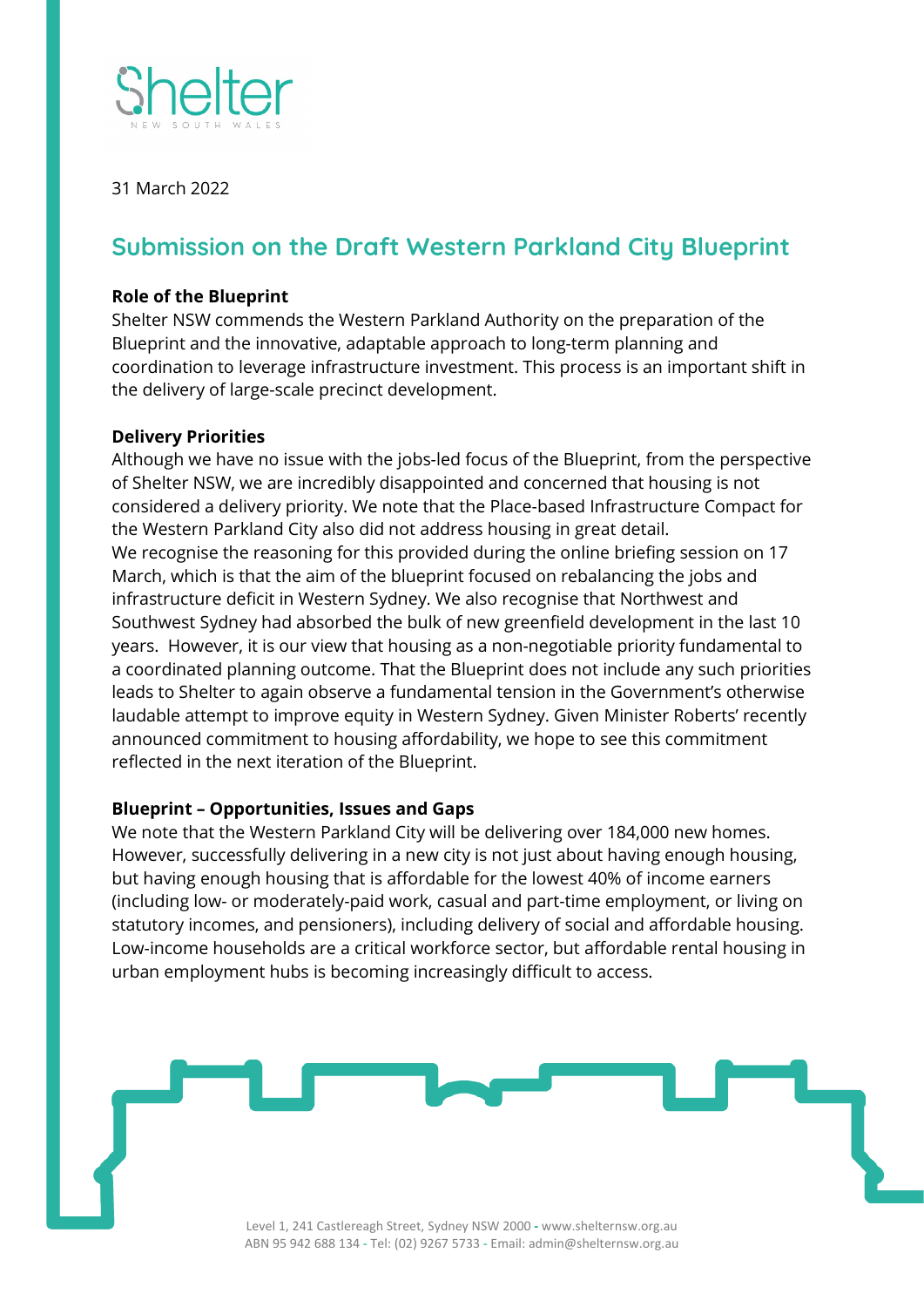

The Blueprint should include priorities that specifically address social and affordable housing. Shelter would like to see a more proactive commitments and actions to increase a quantifiable amount of social and affordable housing.

We wish to reiterate our position in the 2021 [submission](https://shelternsw.org.au/wp-content/uploads/2021/02/Shelter-NSW-Submission-PIC.pdf) on the Place-based Infrastructure Compact for the Western Parkland City: the Western Parkland City is a once in a lifetime opportunity to plan a new city and ask why social and affordable housing is being excluded at a scale that is proportional to the growth envisioned. While the Blueprint rightly focuses on the opportunity to improve equity in Western Sydney by rebalancing the employment and infrastructure deficit, the creation of new jobs and investment in new industries requires the commensurate provision of nonmarket housing. Without such options, we would expect that high-value jobs located within the Western Parkland City will increase competition for market housing. As a result, we would further expect that essential workers on ordinary incomes will pay more than they can afford to live there or alternatively move further outside the envisioned ideal of a '30-minute city'.

Replicating the same model for housing in the Western Parkland City that we now rely on is likely to mean repeating market failures without active planning for social housing, affordable rental housing, and specialist housing, rendering it an unaffordable city for essential workers and people on ordinary incomes. The market has not proven itself capable of delivering affordability.

We wish to refer to some recent research that points to the critical role of affordable housing in unlocking the economic potential of employment precincts. This research shows that increasing the supply of affordable housing, particularly affordable rental options, is critical to the economic success of employment hubs.

A report prepared by AHURI, ['Urban productivity and affordable rental housing supply](https://www.ahuri.edu.au/research/final-reports/353)  [in Australian cities and regions'](https://www.ahuri.edu.au/research/final-reports/353) (March 2021) found that lower income workers who play critical roles in urban economies are more likely to experience housing in these markets. These workers either endure affordability stress, commuting burdens, or both in order to access employment opportunities.